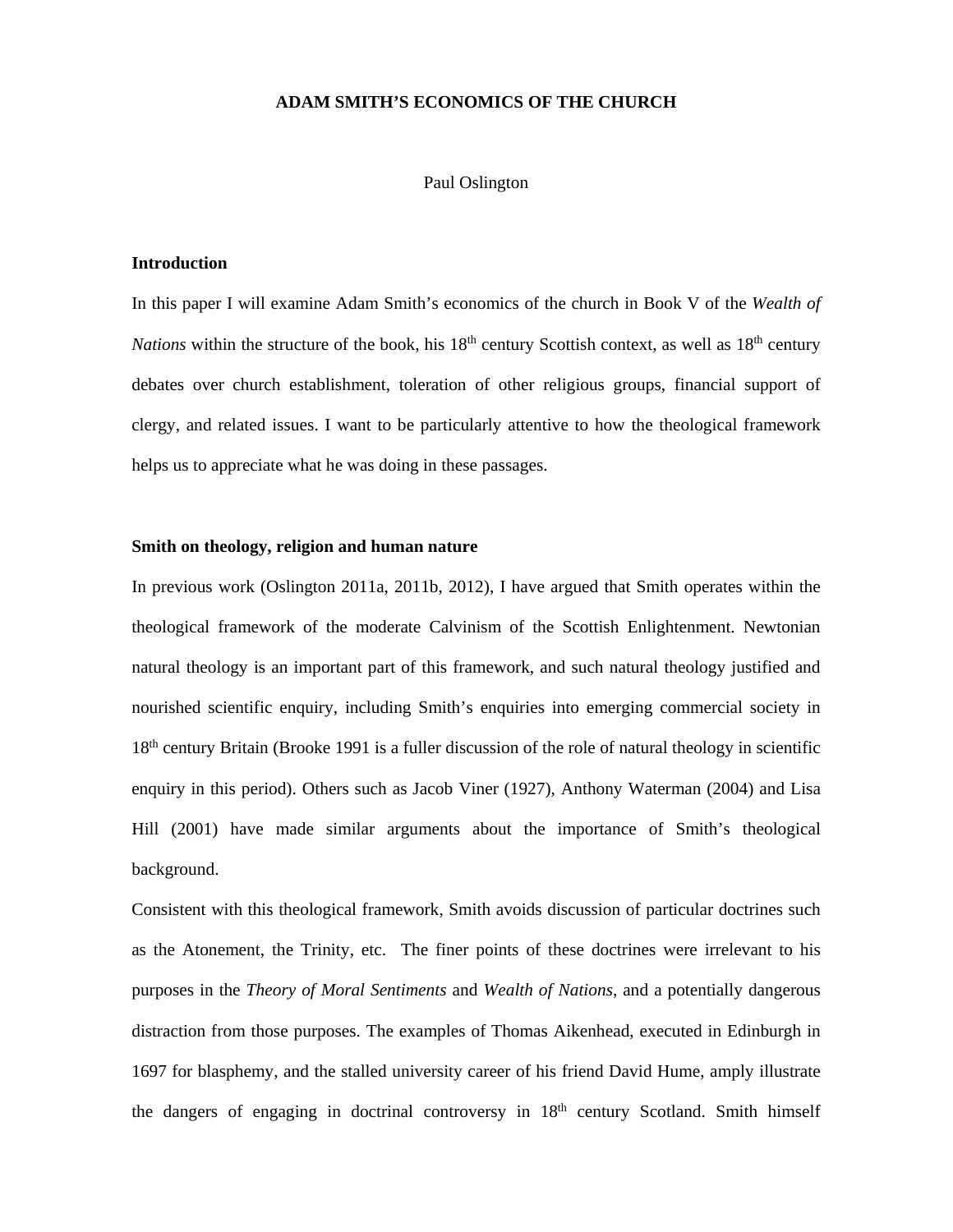experienced this to lesser extent over the removal of a passage about the atonement from later editions of his *Theory of Moral Sentiments*. This lack of interest in doctrinal controversy is partly why many modern commentators miss the theological dimensions of Smith's work.

More relevant for Smith's purposes are a theologically based account of human nature, and the doctrines of the fall and divine providence. These doctrines are part of the framework of natural theology, and investigation of the natural world in conjunction with Scripture fills out their content. Many modern commentators are again misled by Smith's attention to evidence from the natural world in constructing his view of human nature, believing this to be evidence that he is like them, committed to scientific naturalism that leaves no room for God, when in fact the whole point of his attention to evidence from the natural world is that God is creator and that studying the natural world (including human beings who are the pinnacle of creation) reveals God and his purposes more clearly.

Human nature for Smith is a complicated mixture of self-love, benevolence, vanity, and many other things. We have a natural sociability which receives a great deal of attention in Smith's work. As a Calvinist, the fallen nature of human beings is an important part of this picture, impairing both human moral and intellectual capacities (Fuller discussions of Smith's view of human nature may be found in Ross 1995, Winch 1996, and Fleischacker 2004. The role of the doctrine of the fall is discussed in Harrison 2007. Viner 1927 remains valuable on these topics). We are naturally religious according to Smith. He is of course familiar with his friend Hume's *Natural History of Religion*, which offers a naturalistic account of the evolution of religious beliefs and institutions. At various places Smith offers something similar. Our religious feelings arise from our hopes and fears – relying on our imaginative capacities. Just as for Smith scientific investigation arises from our curiosity, nourished by our imaginative capacities. Religion on the whole contributes positively to society, for instance through encouraging virtue and reinforcing our natural sense of duty. Smith is suspicious of "enthusiasm", code for Methodism, and some of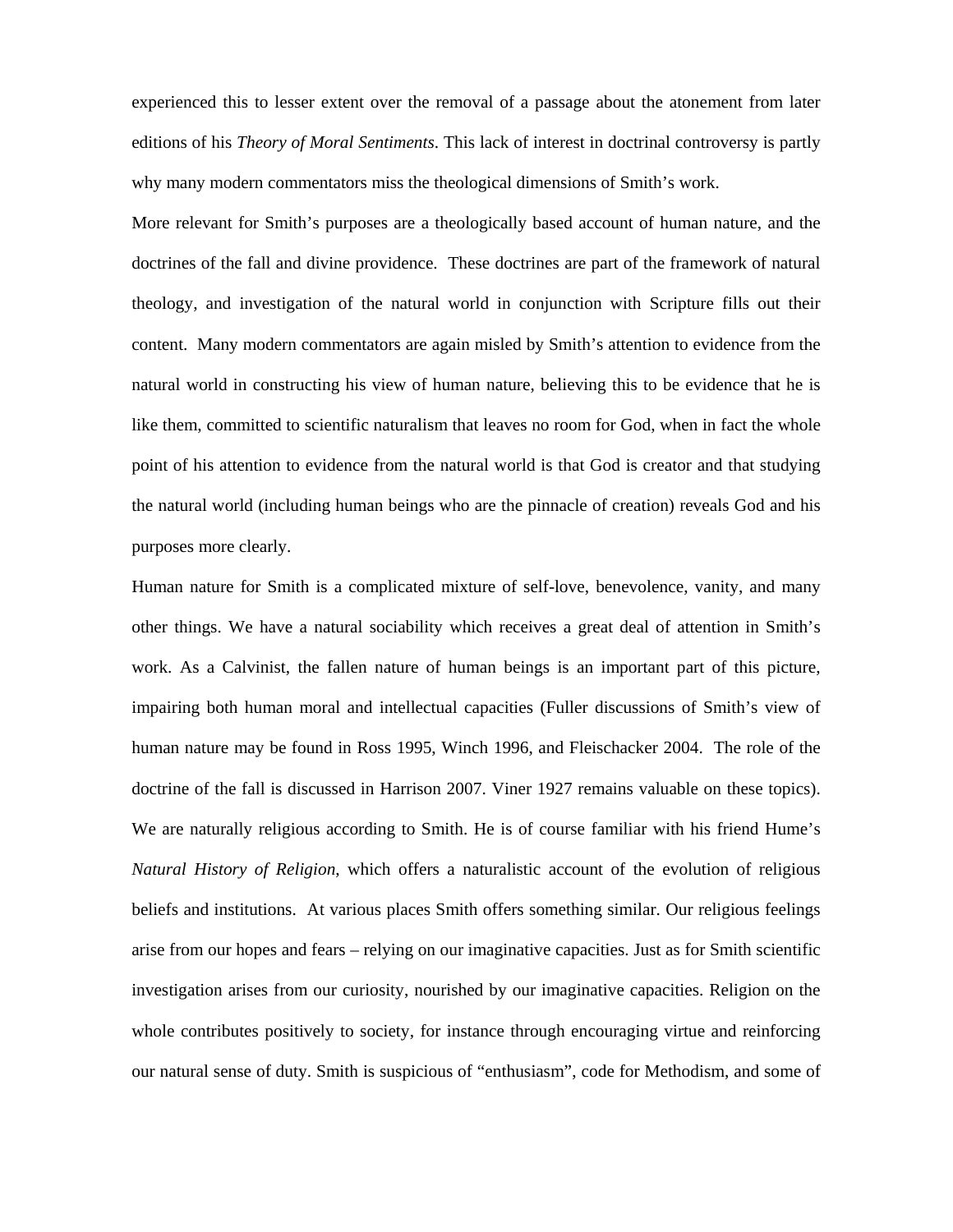the extremes of his own Presbyterianism, and critical of Roman Catholic "superstition". His ideal is "pure and rational religion" not perverted by fanaticism (Smith 1776 V i f 50: 793).

For Smith's purposes it is mostly appropriate to view religion instrumentally, that is to enquire into causes of variation in religious behaviour and its consequences for society. The truth or otherwise of religious beliefs is mostly beside the point for his purposes. Despite Smith's interest in the social utility of religion, he does not offer utility as an explanation of religious beliefs and behaviour. Nor should we expect him to, for as many commentators have pointed out he is not a utilitarian in his philosophy - quite distinct from contemporary such as William Paley and Jeremy Bentham (discussed more fully by Ross 1995 and Fleischacker 2004).

### **Smith and the contemporary economics of religion**

Much of the recent literature on Smith's discussion of religion in book V of the *Wealth of Nations*  sees it as a precursor to the contemporary economics of religion. Larry Iannaccone for instance begins his survey of the contemporary economics of religion with a quip about the gap between the first and the second publications on the economics of religion: "With two centuries separating its first and second publications, there is no denying that the economics of religion got off to a slow start" (Iannaccone 1998: 1465). His seminal paper on the consequences of religious market structure for religious participation begins from Smith's discussion of the topic:

In a largely ignored chapter of *The Wealth of Nations*, Adam Smith laid the foundation for an economic theory of religious institutions. Smith argued that self-interest motivates clergy just as it does secular producers; that market forces constrain churches just as they do secular firms; and that the benefits of competition, the burdens of monopoly, and the hazards of government regulation are as real in religion as in any other sector of the economy (Iannaccone 1998: 156).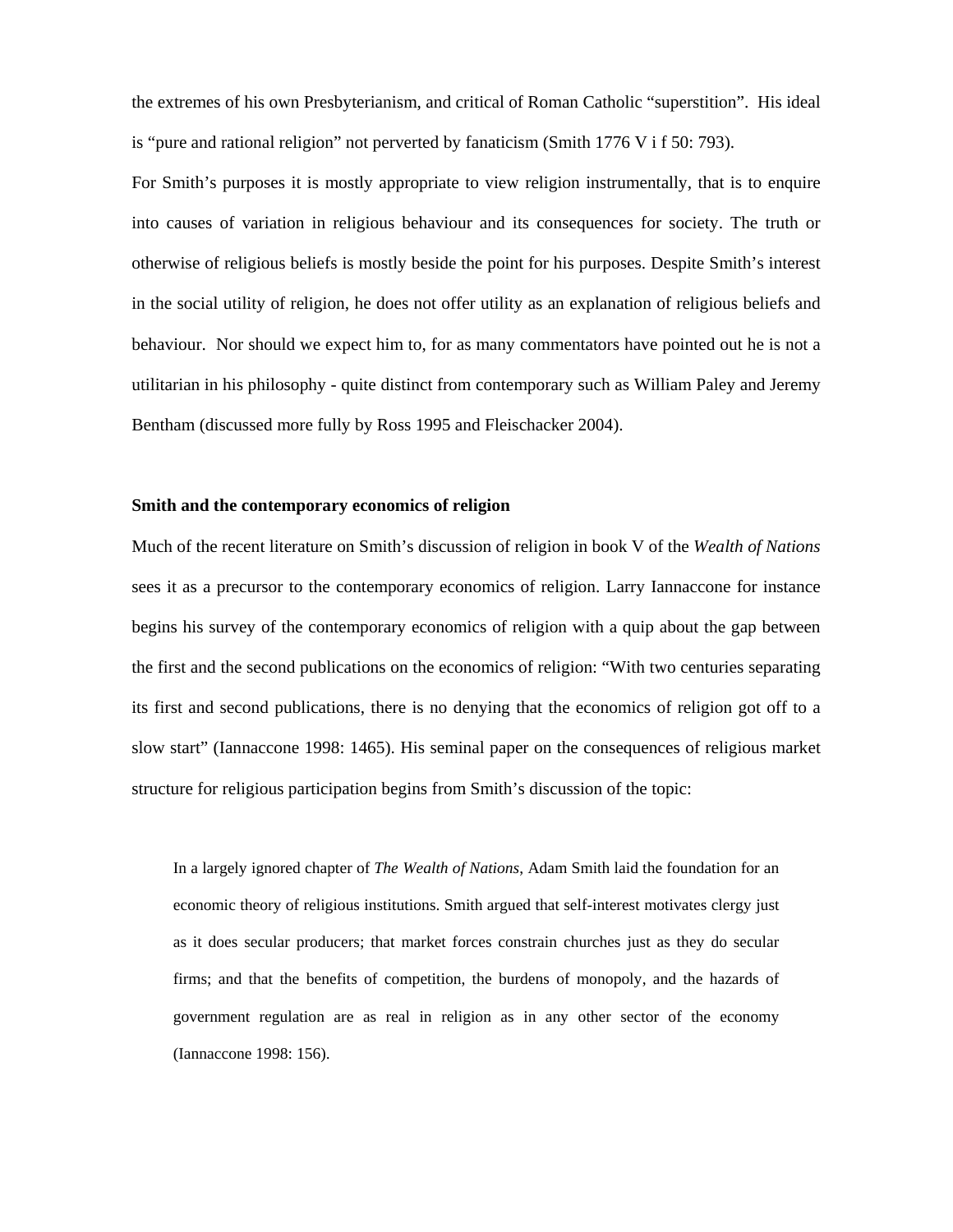Other surveys, such as Iannaccone and Berman (2008) and Iannaccone (2012) take a similar approach. Larry Witham's (2010) study of the rise of the economics of religion makes constant reference to Adam Smith as the founder.

We must be careful however to distinguish Smith's approach from that of the contemporary economics of religion. There are several strands of the contemporary economics of religion literature, but the main strand has its roots in Gary Becker's account of economics where rational individuals with given tastes maximize on given preferences subject to income and time constraints. This strand of the economics of religion extends Becker's account beyond human capital, the family, and crime to religious behaviour. Smith has a radically different view of human nature and human behaviour to the contemporary economists of religion. He does not begin from individual maximization, and has a much broader view of human motivation, including features that would seem irrational to Becker and his Chicago colleagues. They also sit uneasily with the Virginia/Alabama branch of the economics of religion that focuses on religious rent seeking.

### **Economic discussion of the Church in early modern Britain**

Contrary to the impression created in much of the recent literature, Smith was not alone in applying economic tools to religious behaviour. Instead he was part of a long-running British discussion from the 17<sup>th</sup> century which included Richard Hooker, William Warburton, William Paley, Josiah Tucker, Jeremy Bentham, Edmund Burke, Richard Whately, Thomas Chalmers, among many others. For all of these writers, the established Church of England dominated the religious landscape, and writers such as Hooker and Warburton constructed elaborate justifications of its position. Establishment meant legal privileges such as its own system of courts, state enforced monopoly control of university education, state support of its clergy, exemption from taxation, and so forth. Religious tests for public office gave the established church enormous influence over the state. Toleration granted to Roman Catholics and Protestant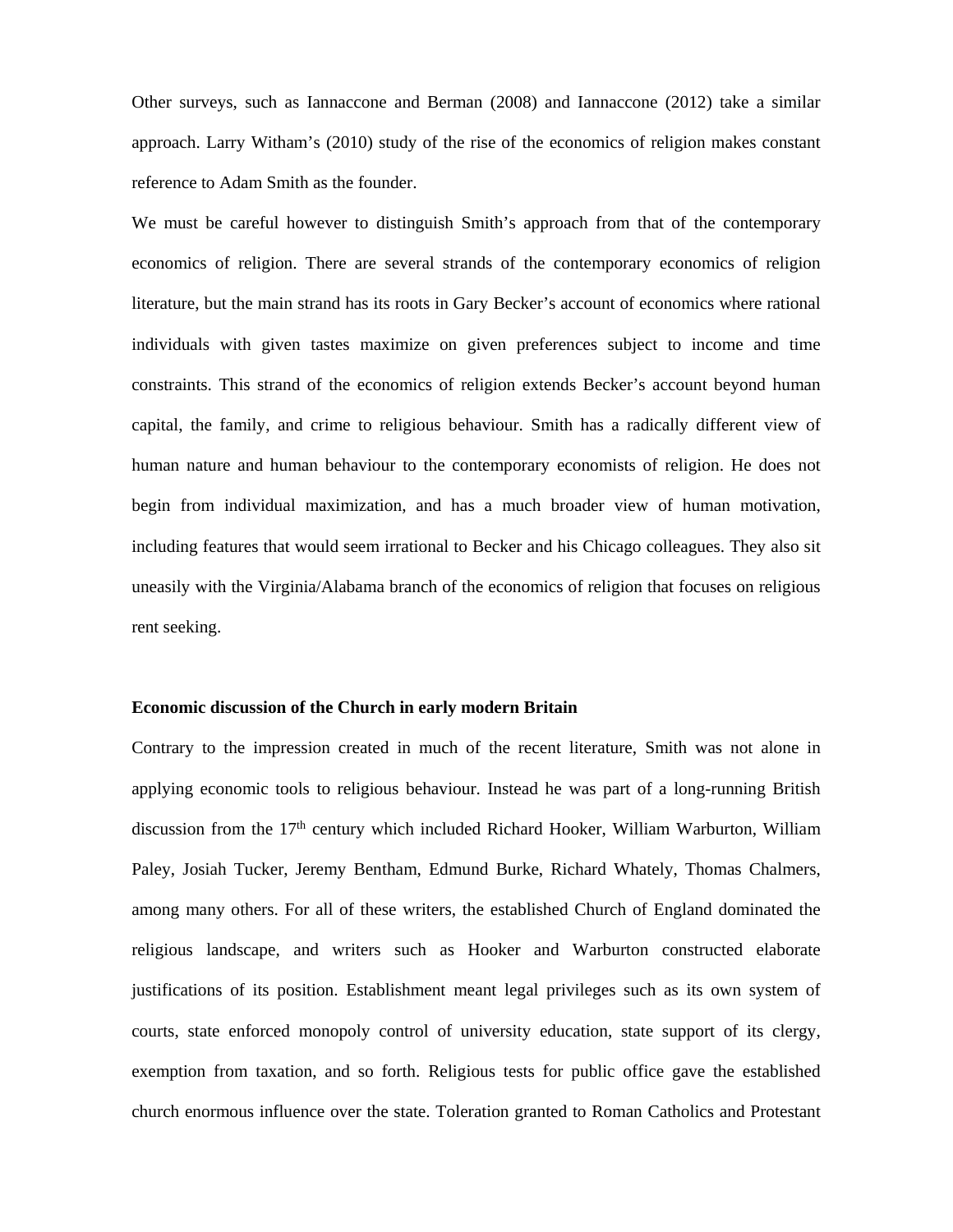dissenters varied over time. Note that the situation in Smith's Scotland was somewhat different with the Presbyterian Church dominant rather than the Church of England, and a greater degree of toleration granted to dissenters.

The principle of establishment was questioned by some writers (notably by Richard Whately's anonymous *Letters on the Church by an Episcopalian*) but on the whole taken as beneficial and something that would continue in England for the foreseeable future. Debate centred on toleration of dissent, tests for various types of public office, the role of the established church in education, and mechanisms of state support such as the title system. As we will see in Hume and Smith's discussion, the economic explanation and justification of church establishment absorbed the minds of participants.

#### **Smith's economic analysis of religion**

It is important to understand where the religion passages fit in the overall structure of Smith's *Wealth of Nations*. The first two books of Smith's work cover topics that a contemporary economist would recognise as economic theory; opening with his well-known discussion of the division of labour, and proceeding to discuss pricing, returns to labour and capital, and the accumulation of capital. The third book deals with the progress of opulence in different nations, what we might recognise as economic history. Smith discusses in the fourth book different systems of political economy, including his criticism of the mercantile system and advocacy of free trade.

The discussion of religion comes in the fifth book of the *Wealth of Nations* on the revenue of the sovereign or commonwealth, a discussion which a contemporary economist might classify as public finance. Smith proceeds through a discussion in the first part of the chapter of the financing of defence, then the system of justice, to the third part on public works and public institutions. An important section describes the deformation of the character of workers flowing from the division of labour (Smith 1776 V i f 50: 781-2):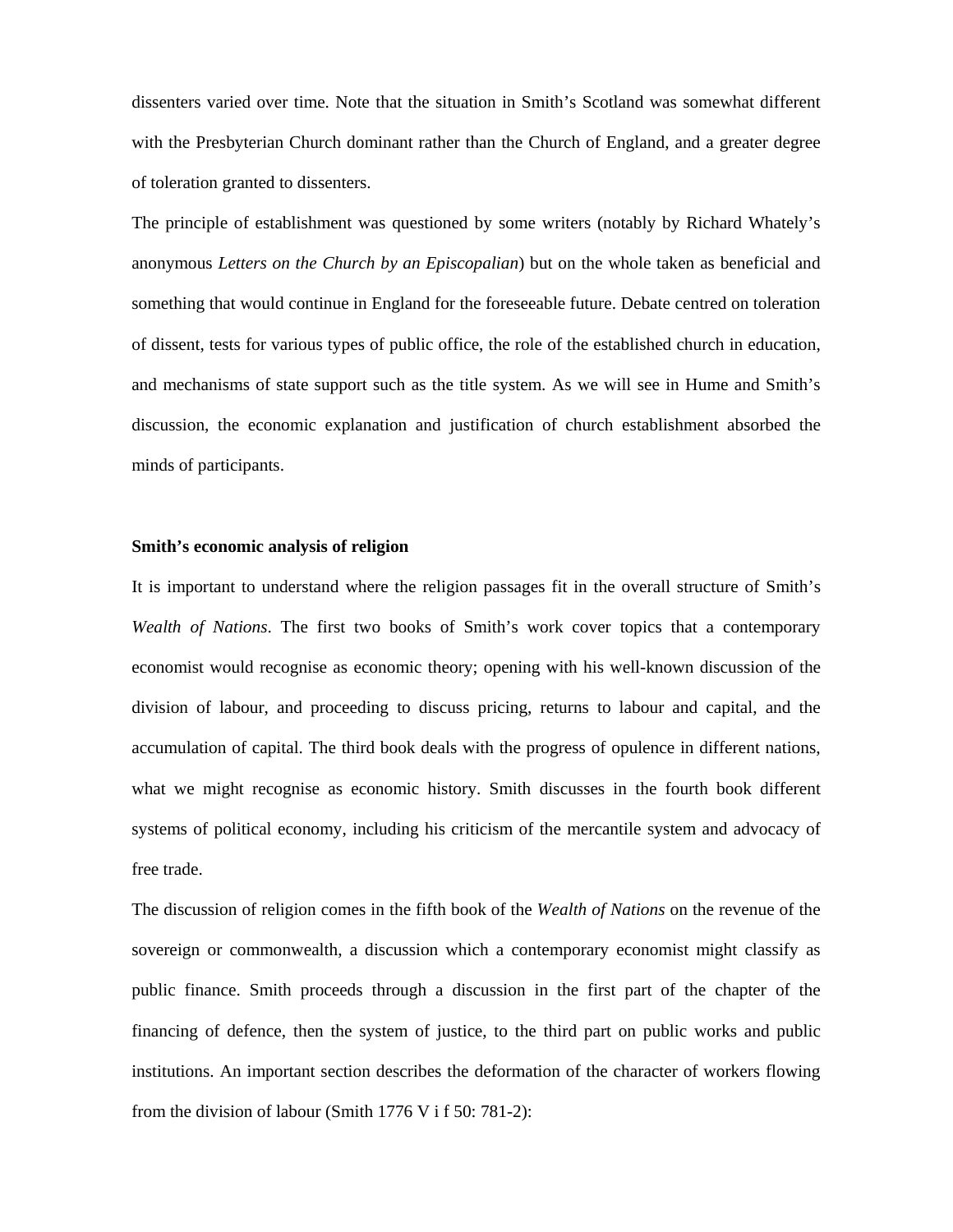In the progress of the division of labour, the employment of the far greater part of those who live by labour, that is, of the great body of the people, comes to be confined to a few very simple operations; frequently to one or two. But the understandings of the greater part of men are necessarily formed by their ordinary employments. The man whose whole life is spent in performing a few simple operations, of which the effects too are, perhaps, always the same, or very nearly the same, has no occasion to exert his understanding, or to exercise his invention in finding out expedients for removing difficulties which never occur. He naturally loses, therefore, the habit of such exertion, and generally becomes as stupid and ignorant as it is possible for a human creature to become. The torpor of his mind renders him, not only incapable of relishing or bearing a part in any rational conversation, but of conceiving any generous, noble, or tender sentiment, and consequently of forming any just judgment concerning many even of the ordinary duties of private life. Of the great and extensive interests of his country, he is altogether incapable of judging; and unless very particular pains have been taken to render him otherwise, he is equally incapable of defending his country in war ... But in every improved and civilized society this is the state into which the labouring poor, that is, the great body of the people, must necessarily fall, unless government takes some pains to prevent it. (Smith 1776 V i f 50: 781-2)

This sets the scene for the discussion of education, for Smith sees education as a partial remedy for this deformation flowing from the division of labour. Note that the emphasis is on the working poor in the passage, an emphasis which flows through Smith's discussion of education including the discussion of religion. I will pass over Smith's fascinating and insightful discussion of university education (in his terms institutions for the instruction of youth), where the incentives for practitioners, and questions of financing are central. The discussion of religion in the third part of Chapter I (entitled "Institutions for the instruction of people of all ages") is connected to the previous discussion of education by the observation that: "The institutions for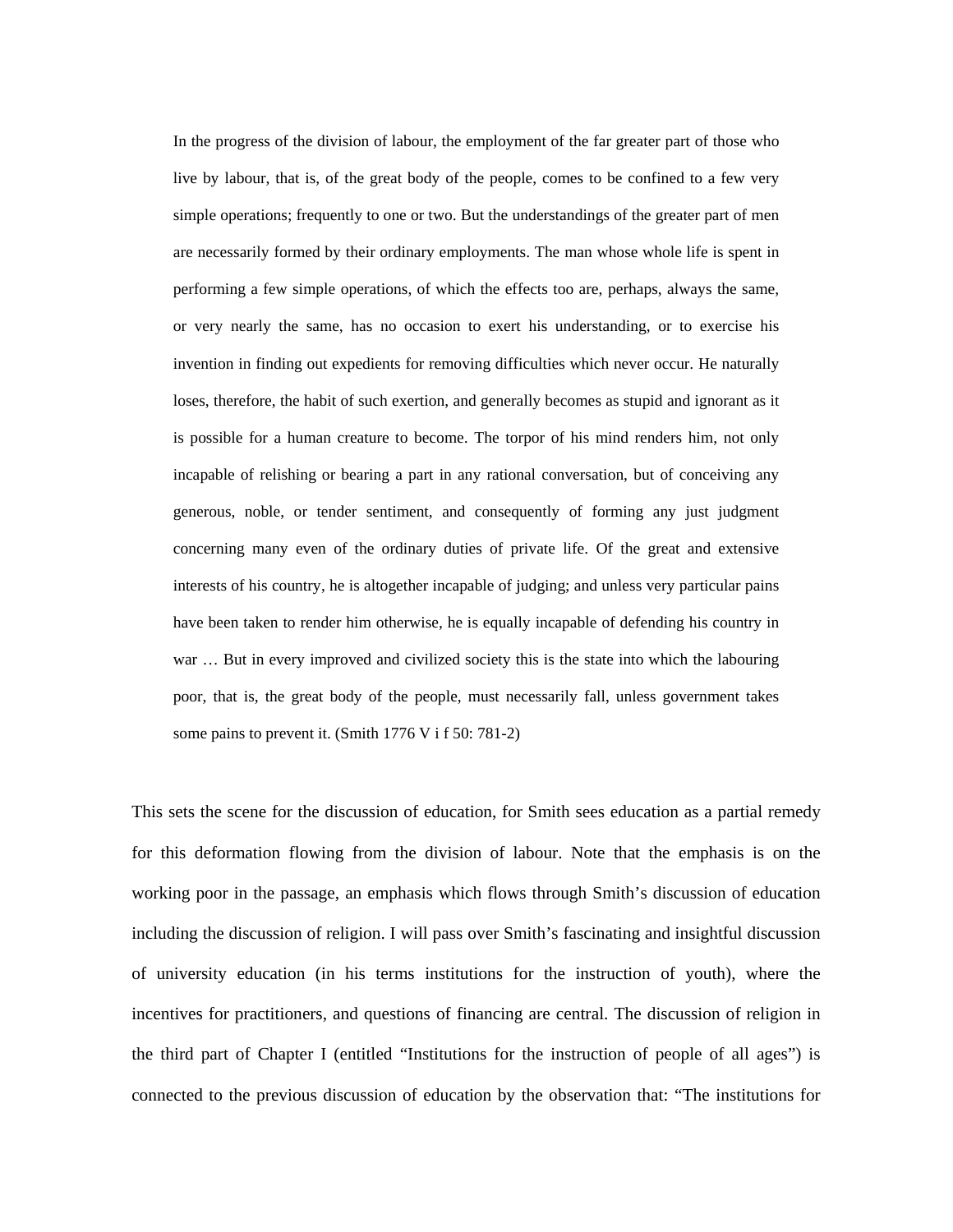the instruction of people of all ages are chiefly those for religious instruction" (Smith 1776 V i g 1: 788). He quickly moves to the question of financing and its connection to the incentives participants face. Religious educators "may either depend altogether for their subsistence upon the voluntary contributions of their hearers; or they may derive it from some other fund to which the law of their country may entitle them; such as a landed estate, a tythe or land tax, an established salary or stipend. Their exertion, their zeal and industry, are likely to be much greater in the former situation than in the latter." (Smith 1776 V i g 1: 788). Smith then observes that their behaviour has a great bearing on their appeal to the people, especially the inferior ranks who make up the majority of the people.

This has prepared the ground for the introduction of Hume's view of church establishment, which Smith will criticise in developing his own position. He quotes large portions of Hume's *History of England*, without naming the philosopher, though the popularity of Hume's work plus Smith's attribution of the passages to "the most illustrious philosopher and historian of the present age" (Smith 1776 V i g 3: 790) leaves no doubt about Hume's identity. Hume begins by asking the reader to "reflect a moment on the reasons, why there must be an ecclesiastical order, and a public establishment of religion in every civilized community" (Hume 1759: 134). He observes that for some professions there is a divergence between the interest of individuals and the interest of society. The reader of a chapter on the ecclesiastical state might now be expecting an argument that the clergy provide something of great value to society which is inadequately recompensed, and hence must be subsidised to increase its supply. Hume however, with delicate irony, suggests that the divergence goes the other way and that there is an oversupply of certain types of clerical exertion which promote "superstition, folly, and delusion." He elaborates:

Each ghostly practitioner, in order to render himself more precious and sacred in the eyes of his retainers, will inspire them with the most violent abhorrence of all other sects, and continually endeavour, by some novelty, to excite the languid devotion of his audience. No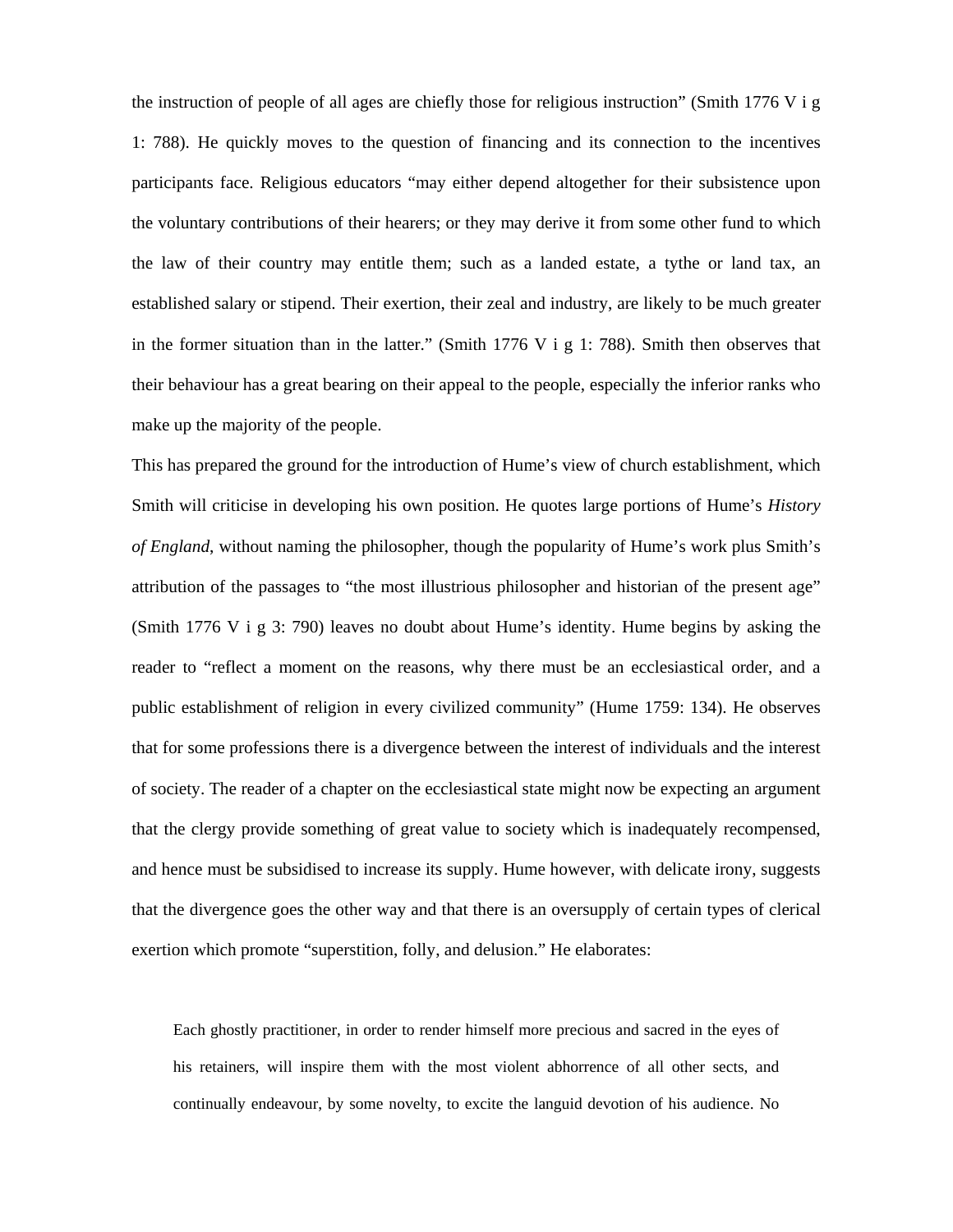regard will be paid to truth, morals, or decency in the doctrines inculcated. Every tenet will be adopted that best suits the disorderly affections of the human frame. (Hume 1759: 136)

Fortunately a remedy is at hand, which is "to bribe their indolence, by assigning stated salaries to their profession…And in this manner ecclesiastical establishments, though commonly they arose at first from religious views, prove in the end advantageous to the political interests of society" (Hume 1759: 136). It is important for Hume's argument that the salary from the state exhausts profitable opportunities for the clergy, and he illustrates with the example of Catholic priests in other lands who though receiving support, retain the power of enriching themselves from the faithful, and thus retain an incentive for exertion that has pernicious effects.

Smith's points out against Hume's position that establishment typically comes from an alliance between a particular political group and religious group, with establishment being the spoils for the religious group when the political group it supports wins power. Establishment does not generate indolence, but corruption and violence. Both corruption and violence when a church is originally established, and later when other religious groups eventually challenge the established church, which in its enfeebled state must enlist the state to help it put down the challenge. Smith's alternative to bribing the indolence of the clergy is religious competition. The state should treat all sects equally, intervening only "to hinder them from persecuting, abusing, or oppressing one another" (Smith 1776 V i g 16: 797). Such intervention will seldom be necessary because competition between "the great multitude of religious sects" for adherents will promote "good temper and moderation" and deliver "pure and rational religion, free from every mixture of absurdity, imposture, or fanaticism" that both Hume and Smith seek (Smith 1776 V i g 8: 792-3). Smith differs from his friend in believing that competition has a moderating effect on clergy, rather than the pernicious effects that Hume describes. The very large number of sects Smith envisages is essential for Smith's difference of opinion. To ensure good temper and moderation though, Smith also recommends encouraging the "study of science and philosophy" for "science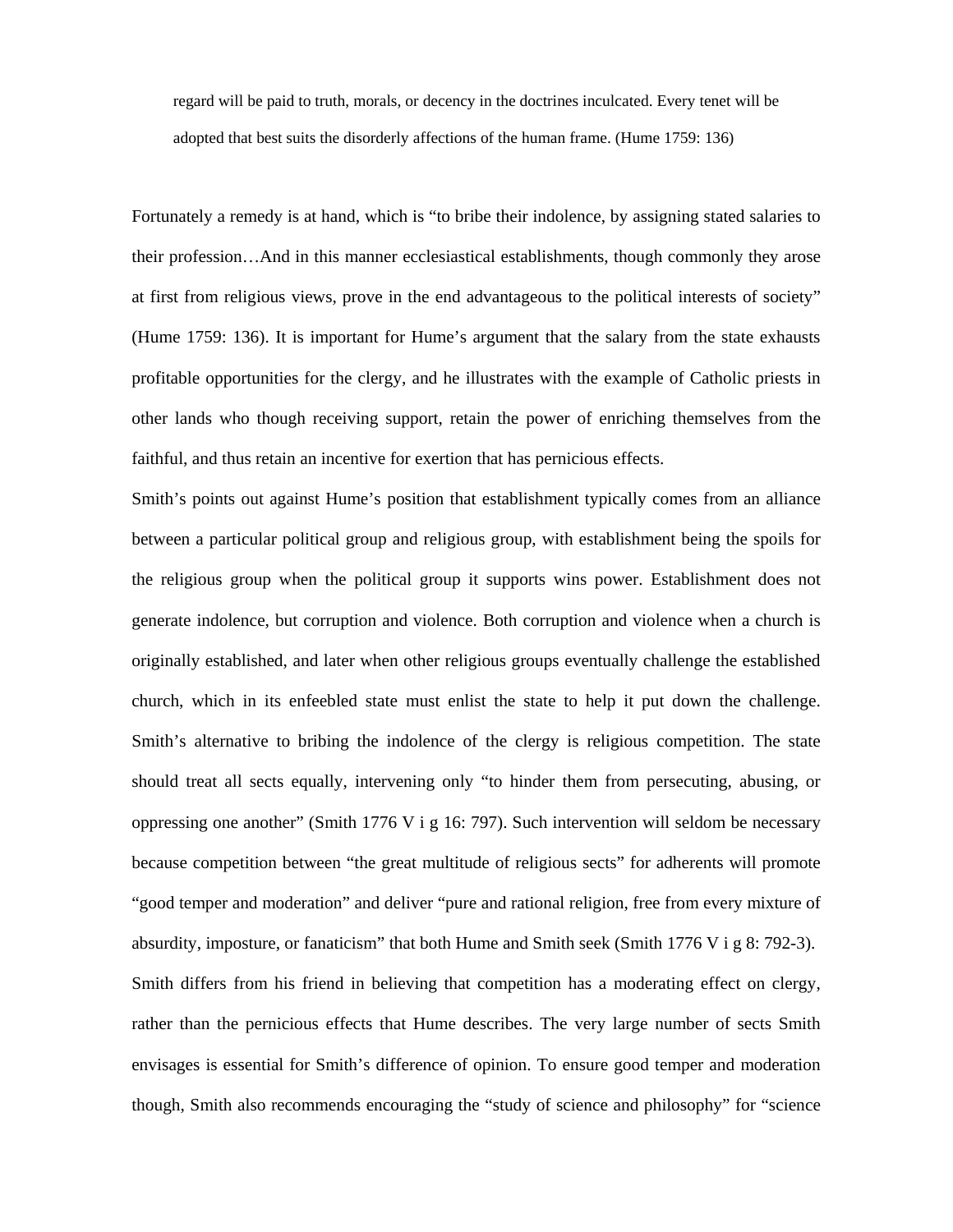is the antidote to the poison of superstition and enthusiasm", and encouraging "frequency and gaiety of public diversions… painting, poetry, music, dancing" (Smith 1776 V i g 14: 796) as an antidote to fanaticism.

He reinforces his point about the dangers of religious monopoly, in language familiar from his criticism of other types of monopoly earlier in the *Wealth of Nations* (Smith 1776 V i g 17: 797): "The clergy of every established church constitute a great incorporation. They can act in concert, and pursue their interest upon one plan and with one spirit, as much as if they were under the direction of one man; and they are frequently too under such direction. Their interest as an incorporated body is never the same with that of the sovereign, and is sometimes directly opposite to it". And like his friend, he is not averse to a bit of Catholic bashing – especially after a passage like the one just quoted that might be taken by readers to be a criticism of the Presbyterian church. He writes "the church of Rome may be considered as the most formidable combination that ever was formed against the authority and security of civil government, as well as against the liberty, reason, and happiness of mankind, which can flourish only where civil government is able to protect them" (Smith 1776 V i g 24: 802). One question which arises at this point is where Smith got his vision of sects competing in a free market, and the most likely source is America. He was a close student of American affairs and while what he describes is not identical to the American situation, it is much closer than anything he observed in Europe.

In relation to the patronage system, which effectively denied most parishioners their choice of clergy, Smith's position is quite conservative. Fears about incentives for perverse behaviour by clergy exploiting the ignorance of their parishioners in relation to appointments, similar to his friend Hume's fears about perverse behaviour by clergy to extract money, turn him away from democracy within the parish. Perhaps the incentives for perverse behaviour are stronger where clergy honour is at stake than when money is at stake, a theme that runs through Smith's work. Perhaps democracy at the parish level is an impossible ideal when the people "act almost always under the influence of the clergy" (Smith 1776 V i g 36: 808). Smith continues with an account of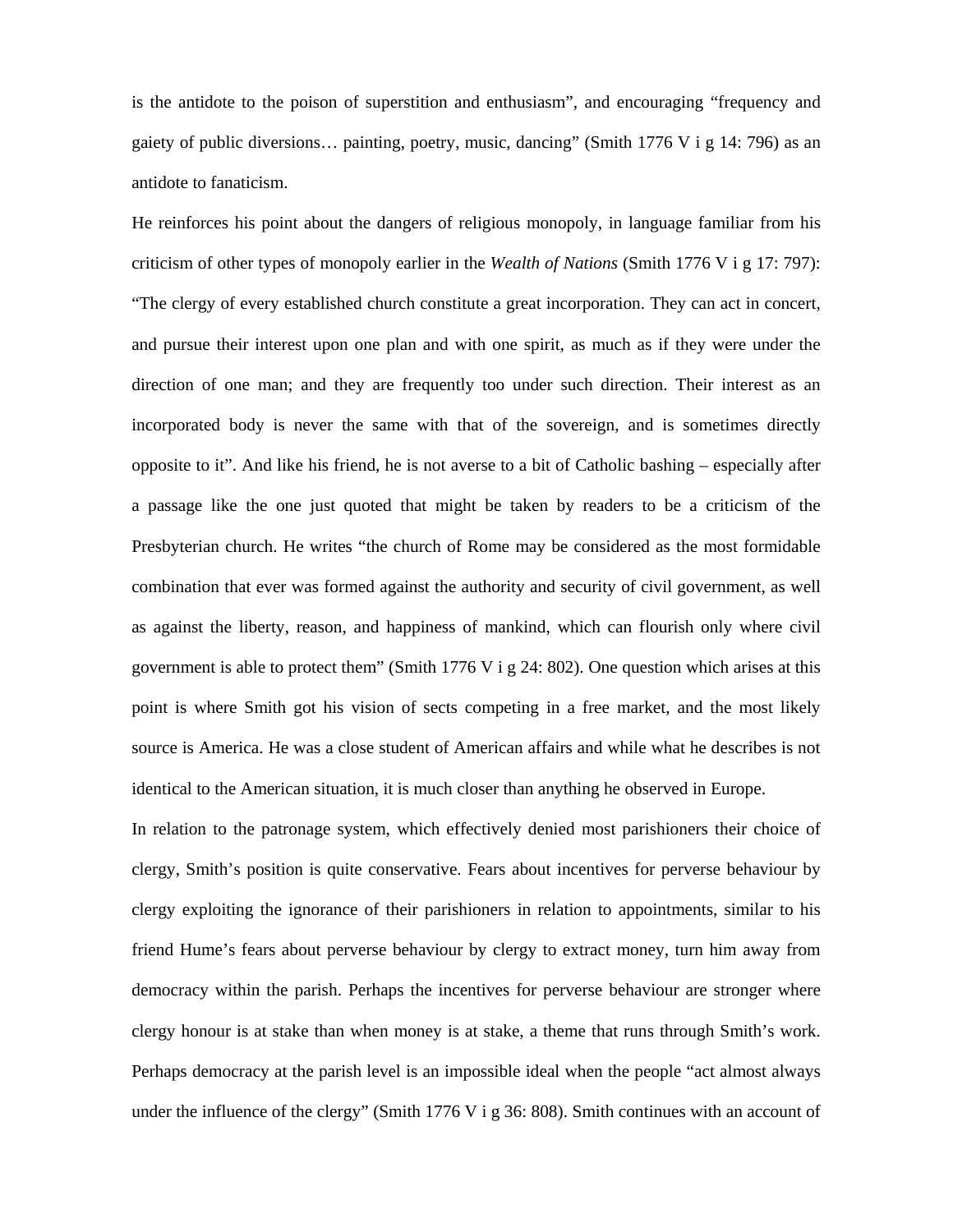how economic development can weaken the power of the clergy, and how the Protestant Reformation can be seen as a popular movement undercutting an incumbent clergy. The other interesting part of his discussion of religion is of clergy pay. He admires the equality of authority and pay among the Presbyterian clergy which creates incentives for the right kind of diligence.

The proper performance of every service seems to require that its pay or recompence should be, as exactly as possible, proportioned to the nature of the service. If any service is very much under-paid, it is very apt to suffer by the meanness and incapacity of the greater part of those who are employed in it. If it is very much over-paid, it is apt to suffer, perhaps, still more by their negligence and idleness. (Smith 1776 V i g 42: 813)

And so "There is scarce perhaps to be found anywhere in Europe a more learned, decent, independent, and respectable set of men, than the greater part of the Presbyterian clergy of Holland, Geneva, Switzerland, and Scotland" (Smith 1776 V i g 37: 810).

In terms of the contemporary debates, Smith does not directly attack the principle of establishment, though he points out some of the dangers of religious monopoly, and sketches an alternative of free competition between religious groups which has benefits. He is clearly in favour of toleration of a multiplicity of religious groups, though this does not extend to the Catholic Church. In relation to previous discussions of church establishment, Smith is much clearer on the connections between the financing of religion (including incentives for clergy) and the patterns and character of religion that we observe. Smith is the first in my view to have a clear conception of a market for religion. It would have been interesting to know Hume's view of Smith's discussion of religion, but of course Hume died the year the *Wealth of Nations* was published, and there is nothing in the published correspondence other than Hume's letter of congratulations to his friend, with general comments that do not extend to the religion passages.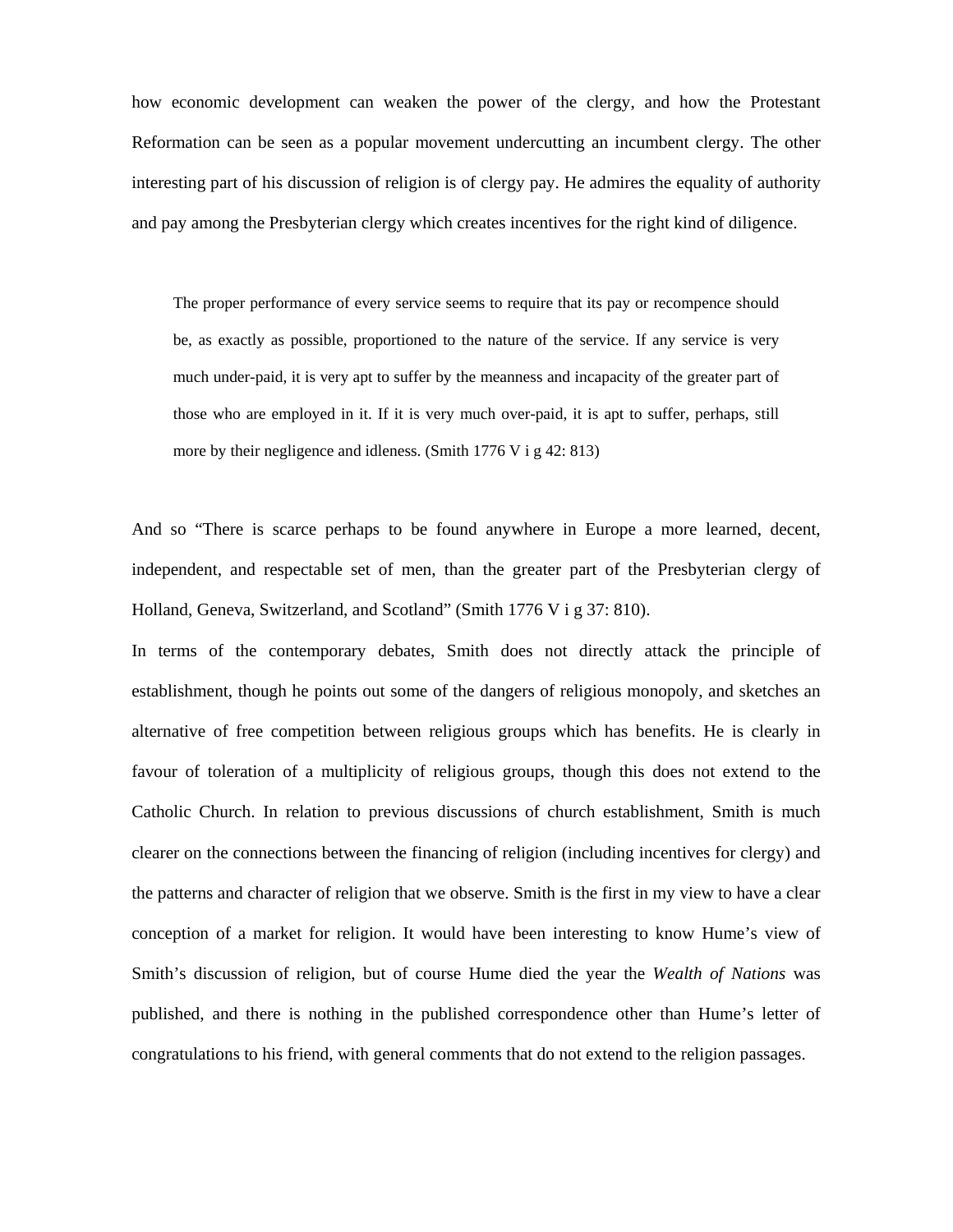## **Literature on Smith's economics of the Church**

The modern literature on Smith's economics of the Church begins with a paper by Rosenberg (1960), which uses it as an example of the impact of different kinds of institutional arrangements on human behaviour. This remains in my view one of the best discussions of the religion passages in Smith's *Wealth of Nations*, alongside work of Donald Winch (1996) and Ian Simpson Ross (1995). A long-running debate, carried on mostly in the pages of the journal *History of Political Economy*, was begun by Gary Anderson. This paper makes some large claims, including that Smith offered an "economics of religion" where religion had a demand side that was about individuals enhancing the human capital, and a supply-side with clergy populated religious firms. Although Anderson notes that Smith is uninterested in theology or belief, he claims that "free markets in preaching tended to generate socially efficient doctrine" (Anderson 1988: 1073). Much of Anderson's interest in Smith seems to come from his observation that in passages on religion Smith comes closest "to arguing in favour of free market anarchism" and that a free market in religion will "provide optimal religious institutions" (Anderson 1988: 1074). These claims are hard to reconcile with Smith's texts, for Smith emphasises the role of the state in regulating competition between the sects, and appreciates the benefits of the established Presbyterian church in his native Scotland. Nowhere in his work is Smith concerned with optimality, and certainly not in the religion passages.

Charles Leathers and Patrick Raines (1992, 1999) offer a very different account of Smith's religion passages, where Smith gives qualified support to contributions from recipients of religious instruction in the context of state support of religion. They emphasise Smith's positive statements about church establishment alongside his critique of religious monopoly. Ekelund, Hebert and Tollison (2005) attempt to find a deeper consistency in Smith's commentary on religion. They claim this consistency is to be found in appreciating that Smith's maximand in religious markets was consumer sovereignty, and that religion is not a homogenous good. Leathers and Raines (2008) give their attempt pretty rough treatment, rightly in my view, and use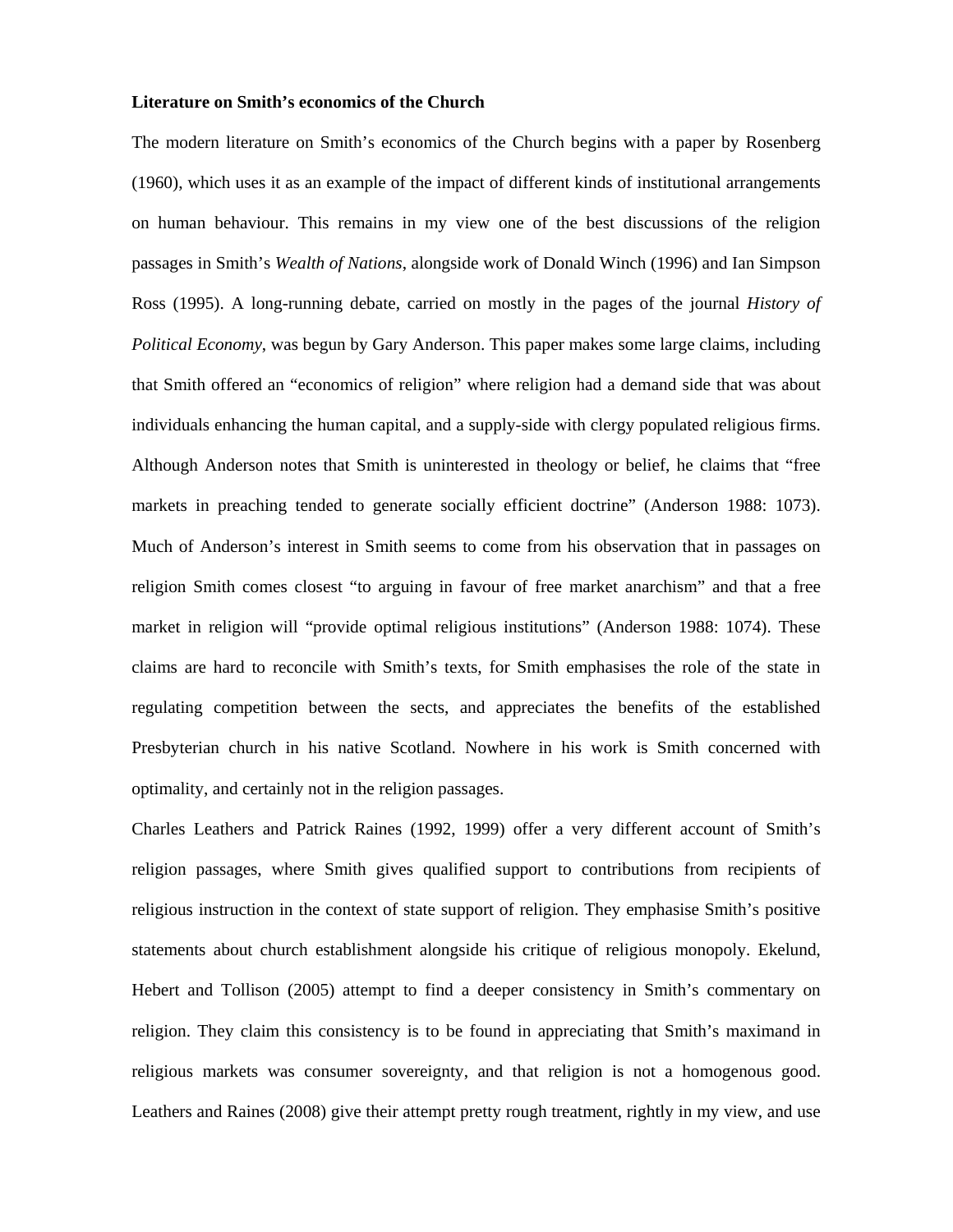it as an example of the dangers of reading Smith through the lens of contemporary economists' concerns and theoretical constructs, with little attention to his 18th-century Scottish context and concerns. Peterson (2009) adds little that is original to this discussion.

## **Conclusions**

Smith's discussion of religion flows from his theologically framed account of human nature, and the novelty lies in his application of connected ideas of markets and competition developed earlier in the *Wealth of Nations* to religion. While this is not a full economic model of the Church or religious markets, it offers some raw materials for one. It would also be a much richer economics of religion than the contemporary rational choice economics of religion could generate. Avoiding reading anachronistically a particular view of rational choice and utilitarian ethics back into Smith would allow the richness of his analysis to emerge. Recognising the natural theological framework of his analysis would also allow us to avoid misreading his naturalistic account of religion as an attack on the truth of Christianity.

What is surprisingly absent from Smith's discussion of religion is his view that we see in other parts of the *Wealth of Nations*, namely that markets generate a beneficent harmony, a view that has its roots in the doctrine of divine providence. There are hints of a providential harmony in the historical parts of Smith's discussion of religion, but I cannot see that clergy self-interest is worked into good outcomes for society in the way that the self-interest of participants in other markets is worked into good outcomes for society. Just as Smith's discussion of education lacks the beneficent harmony theme. These omissions may or may not be significant. Perhaps he saw education and religion working differently. Or perhaps he saw no need to repeat the providential material when discussing these particular markets.

#### **References**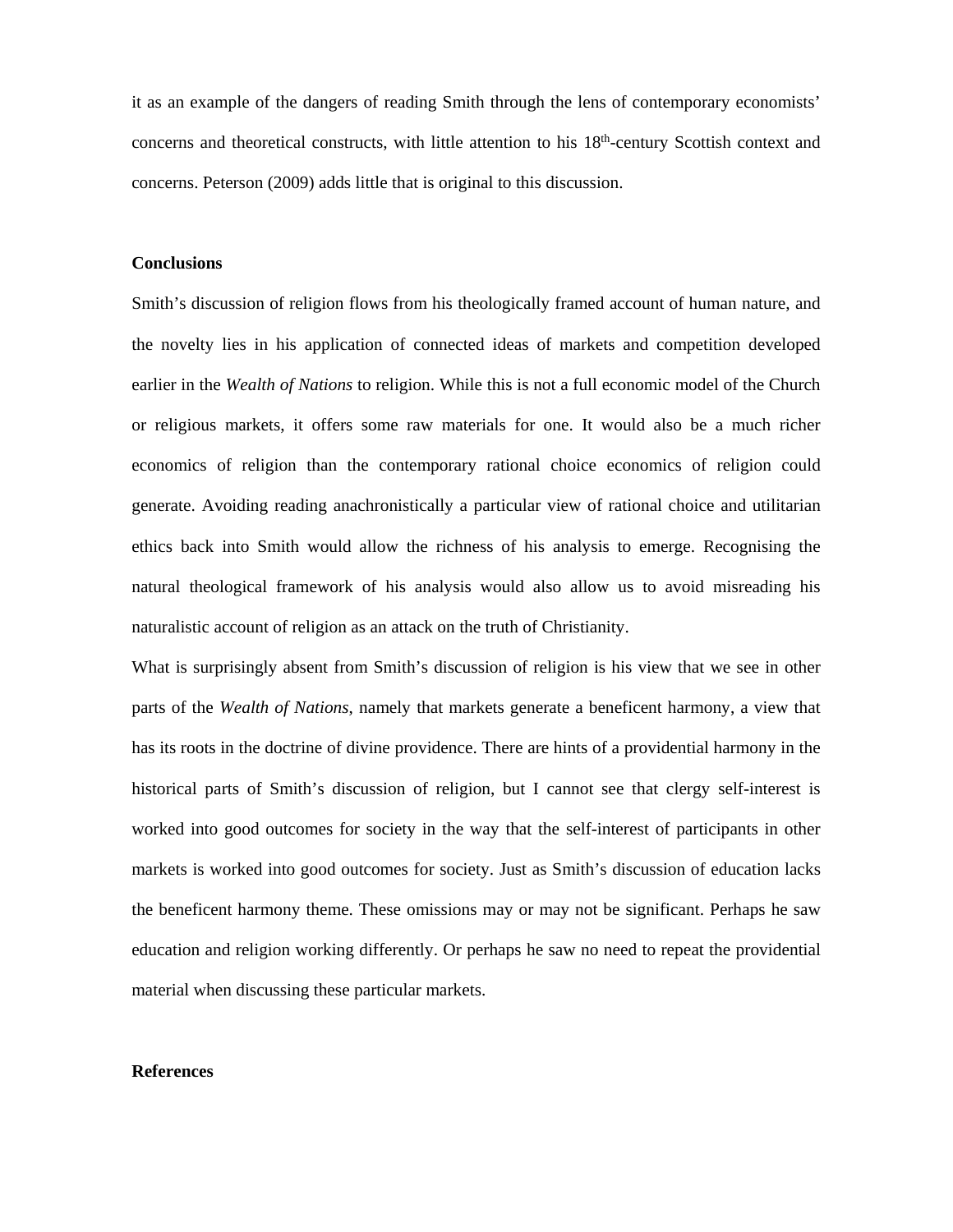- Anderson, G. M. (1988), 'Mr Smith and the Preachers: the Economics of Religion in the Wealth of Nations', *Journal of Political Economy*, 96: 1066-88.
- Brooke, J. H. (1991), *Science and Religion: some Historical Perspectives*, Cambridge: Cambridge University Press.
- Burke, E. (1999 [1790]), *Reflections on the Revolution in France* in *The Portable Edmund Burke*, ed. Isaac Kramnick, Harmondsworth: Penguin.
- Chalmers, T. (1827), *On the Use and Abuse of Literary and Ecclesiastical Endowments*, Glasgow: Collins.
- Chalmers, T. (1832), *On Political Economy: In Connection with the Moral State and Moral Prospects of Society,* Glasgow: Collins.
- Ekelund, R. B., Hebert, R. F. and Tollison, R. D. (2005), 'Adam Smith on Religion and Market Structure', *History of Political Economy,* 37 (No. 4): 647-60.
- Fleischacker, S. (2004), *On Adam Smith's Wealth of Nations: a Philosophical Companion*, Princeton, NJ: Princeton University Press.
- Harrison, P. (2007), *The Fall of Man and the Foundations of Science*, Cambridge: Cambridge University Press.
- Hill, L. (2001), 'The Hidden Theology of Adam Smith', *European Journal for the History of Economic Thought,* 8 (No. 1): 1-29.
- Hooker, R. (1594-1662 [1975]), *Of the Laws of Ecclesiastical Polity*, ed. A.S. McGrade and B. Vickers, London: Sidgwick and Jackson.
- Hume, D. (1983 [1759]), 'Digression Concerning the Ecclesiastical State', Chapter XXIX in *History of* England, Volume 3, London: T. Cadell. Reprint from the corrected 1778 edition, ed. W B. Todd, Indianapolis: Liberty Fund, pp. 134-137.
- Iannaccone, L. (1991), 'The Consequences Religious Market Structure: Adam Smith and the Economics of Religion', *Rationality and Society,* 3 (No. 2): 156-77.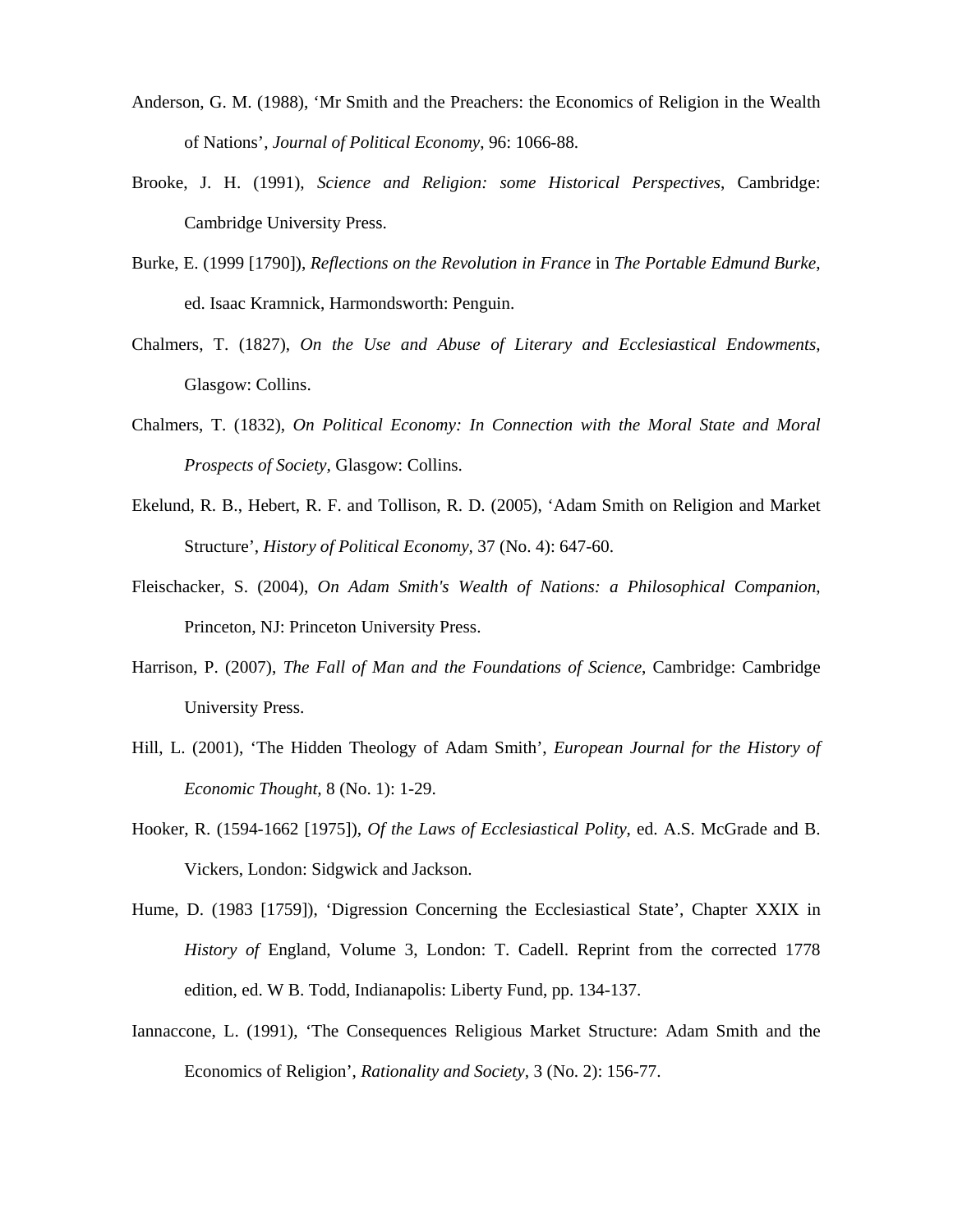- Iannaccone, L. (1998), 'Introduction to the Economics of Religion', *Journal of Economic Literature,* 36 (No. 3):1465-95.
- Iannaccone, L. (2012), 'Extremism and the Economics of Religion', *Economic Record*, 88 (Conference Issue): 110-15.
- Iannaccone, L. and Berman, E. (2008), 'Economics of Religion'. In: L. Blume and S. Durlaf (eds.) *The New Palgrave Dictionary of Economics*, London: Palgrave Macmillan.
- Leathers, C. G. and Raines, J. P. (1992), 'Adam Smith on Competitive Religious Markets', *History of Political* Economy, 24 (No. 2): 499-513.
- Leathers, C. G. and Raines, J. P. (1999), 'Adam Smith and Thomas Chalmers on Financing Religious Instruction', *History of Political Economy,* 31 (No. 2): 337-59.
- Leathers, C. G. and Raines, J. P. (2008), 'Adam Smith on Religion and Market Structure: the Search for Consistency', *History of Political* Economy, 40 (No. 2): 345-63.
- Oslington, P. (ed.) (2011a), *Adam Smith as Theologian*, London: Routledge.
- Oslington, P. (2011b), 'The Future Hope in Adam Smith's System', *Studies Christian Ethics*, 24 (No. 3): 329-49.
- Oslington, P. (2012), 'God and the Market: Adam Smith's Invisible Hand', *Journal of Business Ethics,* 108 (No. 4): 429-38.
- Paley, W. (2002 [1785]), *Principles of Moral and Political Philosophy*, London: SPCK. Reprint ed. D. Le Mahieu, Indianapolis: Liberty Fund.
- Peterson, S. M. (2009), 'Rational Choice, Religion, and the Marketplace: Where Does Adam Smith Fit In?', *Journal for the Scientific Study of Religion*, 48 (No. 1): 185-92.
- Rosenberg, N. (1960), 'Some Institutional Aspects of the Wealth of Nations', *Journal of Political Economy,* 68 (No. 6): 557-70.
- Ross, I. S. (1995), *The Life of Adam Smith*, Oxford: Oxford University Press.
- Smith, A. (1975 [1759]), *The Theory of Moral Sentiments*, ed. D. D. Raphael and A. Macfie, Oxford: Oxford University Press.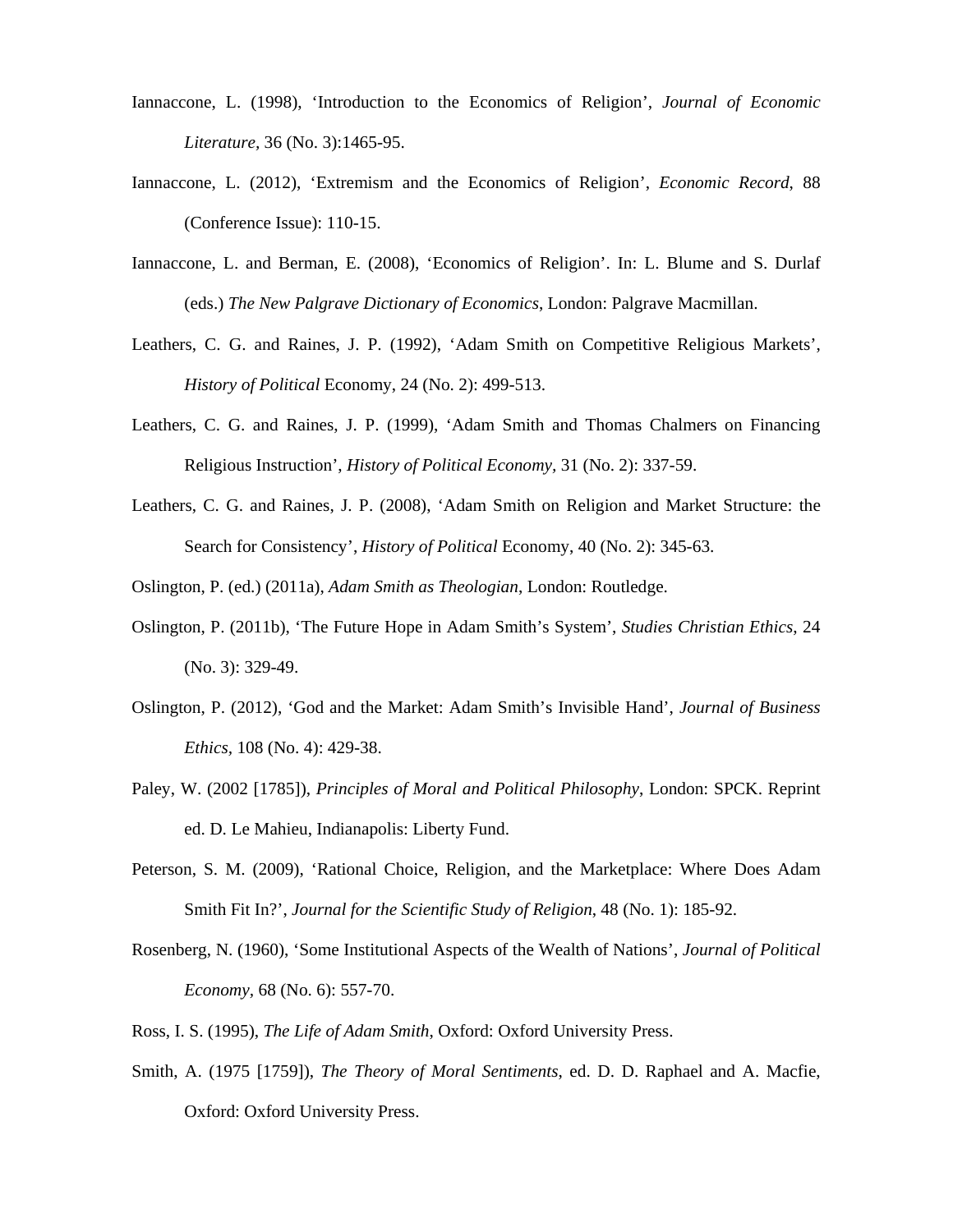Smith, A. (1976 [1776]), *An Inquiry into the Nature and Causes of the Wealth of Nations, ed. R.* H. Campbell, A. S. Skinner and W. B. Todd, Oxford: Oxford University Press.

Viner, J. (1927), 'Adam Smith and Laissez Faire', *Journal of Political Economy,* 35: 198-232.

- Warburton, W. (1736), *The Alliance between Church and State, or, the Necessity and Equity of an Established Religion and a Test-Law Demonstrated, from the Essence and End of Civil Society, Upon the Fundamental Principles of the Law of Nature and Nations*, London: Fletcher Gyles.
- Waterman, A. M. C. (1991), *Revolution, Economics and Religion: Christian Political Economy 1798-1833,* Cambridge: Cambridge University Press.
- Waterman, A. M. C. (2004), *Political Economy and Christian Theology since the Enlightenment: Essays in Intellectual History*, London: Palgrave Macmillan.

Whately, R. (1826), *Letters on the Church by an Episcopalian*, London: Published anonymously.

- Witham, L. (2010), *Marketplace of the Gods: How Economics Explains* Religion, New York: Oxford University Press.
- Winch, D. (1996), *Riches and Poverty: An Intellectual History of Political Economy in Britain, 1750-*1834, Cambridge: Cambridge University Press.

## **Further Work**

- Ekelund, R. B., Hebert, R. F. and Tollison, R. D. (2006). *The Marketplace of Christianity*, Cambridge, MA: MIT Press.
- Oslington, P. (2009), 'Deus Economicus', *Australian e-Journal of Theology,* 13 (March), Symposium with comments by Neil Ormerod and Tony Kelly. Online at  $\langle \frac{http://aejt.com.au/2009/issue_13}{http://aejt.com.au/2009/issue_13}\rangle$ .
- Oslington, P. (ed.) (2014), *Oxford Handbook of Christianity and Economics*, Oxford: Oxford University Press. Especially chapters by Robert Mochrie, 'Economic Models of Churches', and Charles North 'Regulation and Taxation of Churches'.